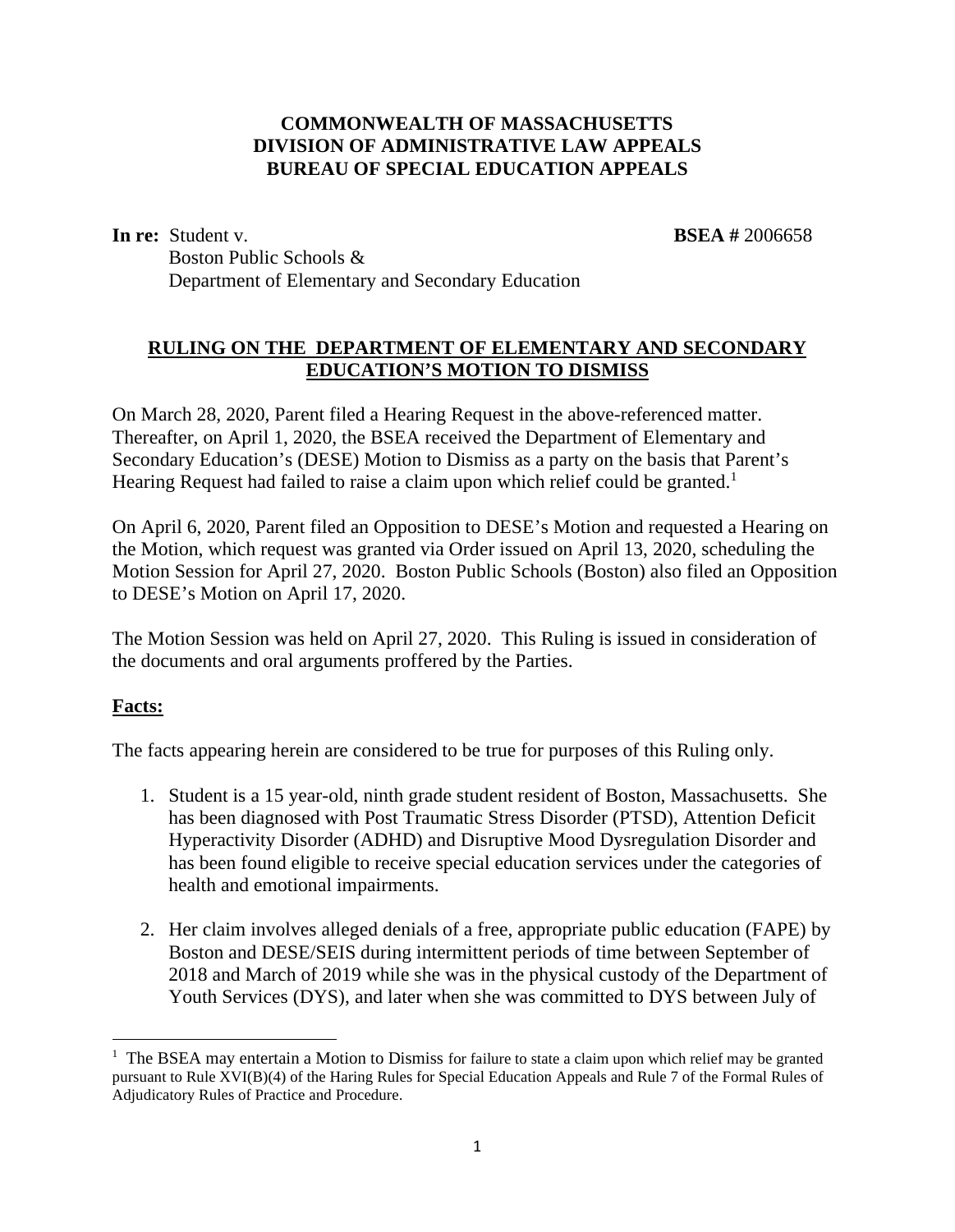2019 and March of 2020. Student has since been released to the community and is currently attending JRI Anchor Academy (through remote learning because of the COVID 19 emergency). JRI is a private day school in Massachusetts.

- 3. Specifically regarding DESE, Parent's Hearing Request challenges Student's receipt of FAPE while in DYS custody, claiming denial of FAPE and violation of procedural protections, as a result of which Student seeks compensatory services.
- 4. Prior to her commitment to DYS she was a student at the McKinley South End Academy, Boston, Massachusetts, where she received specially designed instruction, accommodations and modifications to the curriculum under a partially accepted IEP covering the period from 2018 to 2019. Parent had accepted the proposed program and services, but had rejected the placement on or about July 8, 2018, alleging that Student had failed to make effective progress while at McKinley since she entered said placement in 2017.
- 5. The partially accepted IEP offered Student 344 minutes daily services delivered by a special education teacher, 40 minutes daily of counseling services by a guidance counselor and 45 minutes services per week from a therapist. This IEP also offered Student extended school year services.
- 6. Student entered the physical custody of the DYS on or about September 26, 2018.
- 7. Between September 26, 2018 and July 19, 2019, she was detained and released from DYS numerous times resulting in her missing approximately 61 school days, including extended school year services (ESY). Parent asserts that during the period of time that Student was in DYS custody, Student was not offered any educational services.
- 8. Between December 26, 2018 and January 25, 2019, Student was hospitalized at Cambridge Health Alliance. DESE asserts that it is not responsible for Student's education during the periods of her hospitalization.
- 9. Student was committed to DYS on or about July 19, 2019 and released to the community on March 19, 2020. Parent states that during the period of her commitment Student received minimal educational and related services.
- 10. Student alleges that during the time that she was in the physical custody/and or committed to DYS, SEIS and Boston denied her a FAPE. Parent asserts that Student did not receive the special education services to which she was entitled during the approximately 61 days that she was in the physical custody of DYS, and further asserts that Student only received limited services while committed to DYS.
- 11. According to Parent, SEIS policy calls for SEIS to issue a non-SEIS Service letter to the District responsible for Student's education and no such letter appeared in the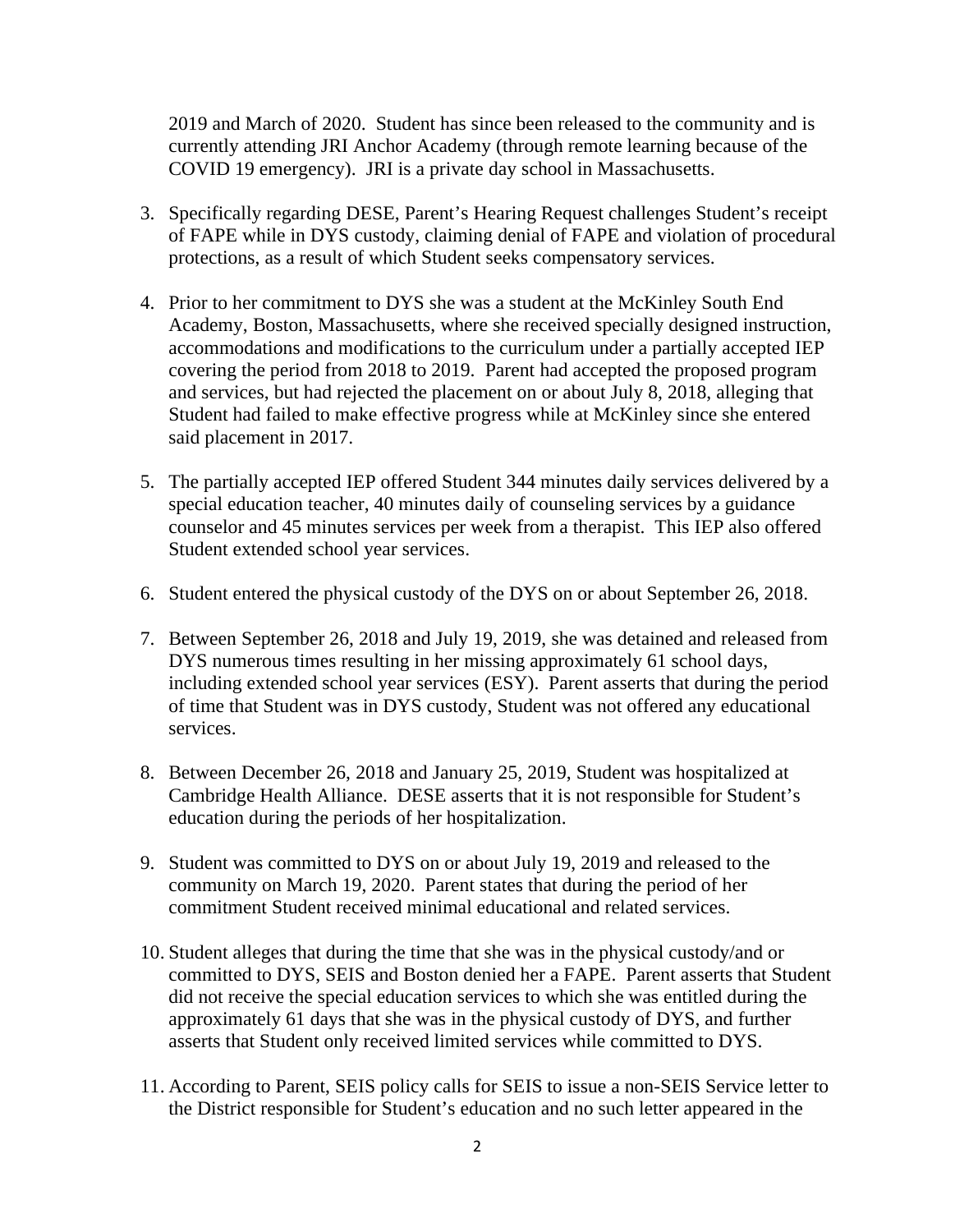records released by Boston to Parent. Parent further asserts that DESE, by way of SEIS, violated Student's procedural rights by failing to provide Parent with progress reports while Student was being educated by SEIS/DESE.

- 12. Boston convened Student's IEP Team on November 12, 2019. SEIS staff was present at this meeting. No IEP progress reports were provided at this meeting. During the meeting Parent raised numerous concerns regarding Student's struggles with selfregulation and progress toward meeting her IEP goals.
- 13. Following the November 2019 IEP meeting Boston issued an IEP covering the period from November 12, 2019 to November 11, 2020 which IEP included a weekly Team consultation in addition to direct services under part C of the service delivery grid in the areas of social emotional, mathematics and behavior. This IEP reduced the type and frequency of services to Student despite available evidence to support a reduction in services.
- 14. Sometime between mid-November 2019 and February of 2020 Student underwent an educational/ psychological evaluation.
- 15. Student's Team reconvened on May 3, 2020, including SEIS staff, to discuss Student's evaluation results. At this meeting, the SEIS teacher informed the Team that Student was receiving special education services only twice a week in ELA and twice a week in math. No other services had been provided between early November 2019 and Student's discharge home sometime around March 19, 2020.

#### **Position of the Parties:**

## **DESE/SEIS's Position:**

DESE asserts that Student's Hearing Request fails to state a claim upon which relied can be granted because it involves services that fall outside the array of services available through SEIS in the DYS education program, and it fails to state specific allegations regarding SEIS' alleged failure to fulfill its obligation toward Student.

In its Motion, DESE argued that in Massachusetts the responsibility to educate disabled students in institutional settings is divided among SEIS, the host agencies and the school district. See 603 CMR 28.06(9).

DESE states that pursuant to the Massachusetts Special Education Regulations, "the Department shall retain the discretion to determine based upon resources, the type and amount of special education and related services that it provides" while the LEA, herein Boston, retains responsibility for whatever services SEIS does not provide in DYS facilities. 603 CMR 28.06(9) and (10). The district's responsibility for students in institutional settings includes referral, evaluations and provision of services. DESE asserts that whatever services may be owed Student are solely Boston's responsibility.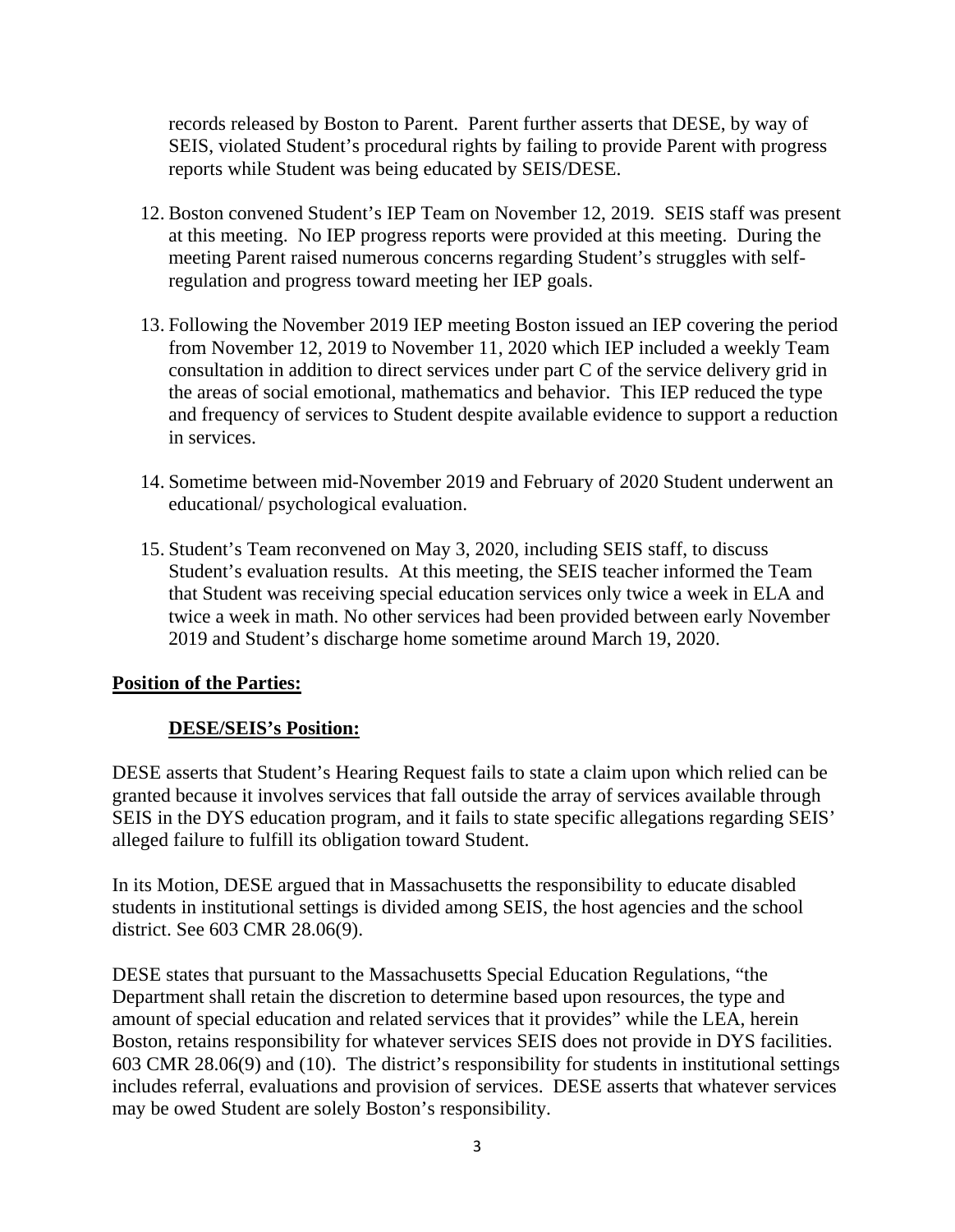While not challenging the BSEA's general jurisdiction to address disputes among the present parties regarding Student's education, DESE states that the BSEA lacks authority to order relief contrary to Department regulations, or to direct SEIS use of resources absent an abuse of discretion.

Addressing the period of time involving Student's hospitalization at Cambridge Health Alliance, DESE argues that neither the statute nor the regulations require SEIS to provide special education services in non-institutional settings such as during hospitalizations. Its responsibility for provision of special education services is limited to "facilities operated by or under contract with the Department of Mental Health, the Department of Youth Services, County Houses of Corrections, or the Department of Public Health." 603 CMR 28.06(9); see also MGL c.71B §12. Cambridge Health Alliance is not operated by or under contract with any of the Massachusetts agencies in which SEIS operates. Provision of services during that period of time (assuming that Student was available to receive an education) would have been the responsibility of Boston, not SEIS.

DESE asserts that SEIS complied with its federal and state obligations to provide services to Student while she was committed to DYS.

## **Parent's Position:**

Regarding DESE/SEIS, Parent asserts that consistent with federal law, 20 USC §1401(32) and 20 USC §1412(a)(11), DESE, the state education agency in Massachusetts, is ultimately responsible to ensure that Massachusetts school-aged disabled students, receive a FAPE. Relying on 20 USC §1412(a)(11)(A) Parent argues that "this oversight requirement includes ensuring that all programs administered by any other state or local agency are under the general supervision of individuals in the state and meet the educational standards of the SEA", which responsibility cannot be abdicated because it is ultimately responsible to ensure that every school-age individual within its jurisdiction is offered a FAPE.

Parent further asserts that DESE had a particular obligation to offer Student a FAPE during the time that she was committed to a DYS facility as well as during the periods of time that she was in DYS custody because it is the Massachusetts agency charged with the responsibility for the administration of special education services for students in state institutional settings, such as DYS. See 20 USC §1412(a)(12), 34CFR 300.154 and MGL c.71B §12.

According to Parent, DESE through SEIS was responsible for the administration of special education services in DYS institutional settings consistent with 20 USC §1412(a)(12), including its oversight, and DESE failed to fulfill its procedural and substantive obligations toward Student resulting in a denial of FAPE.

Parent asserts that even if Student was committed to a DYS facility, she was entitled to receive all accepted services delineated in her IEP's Service Delivery Grid (which services she did not receive) and DESE/SEIS was responsible to ensure that those services were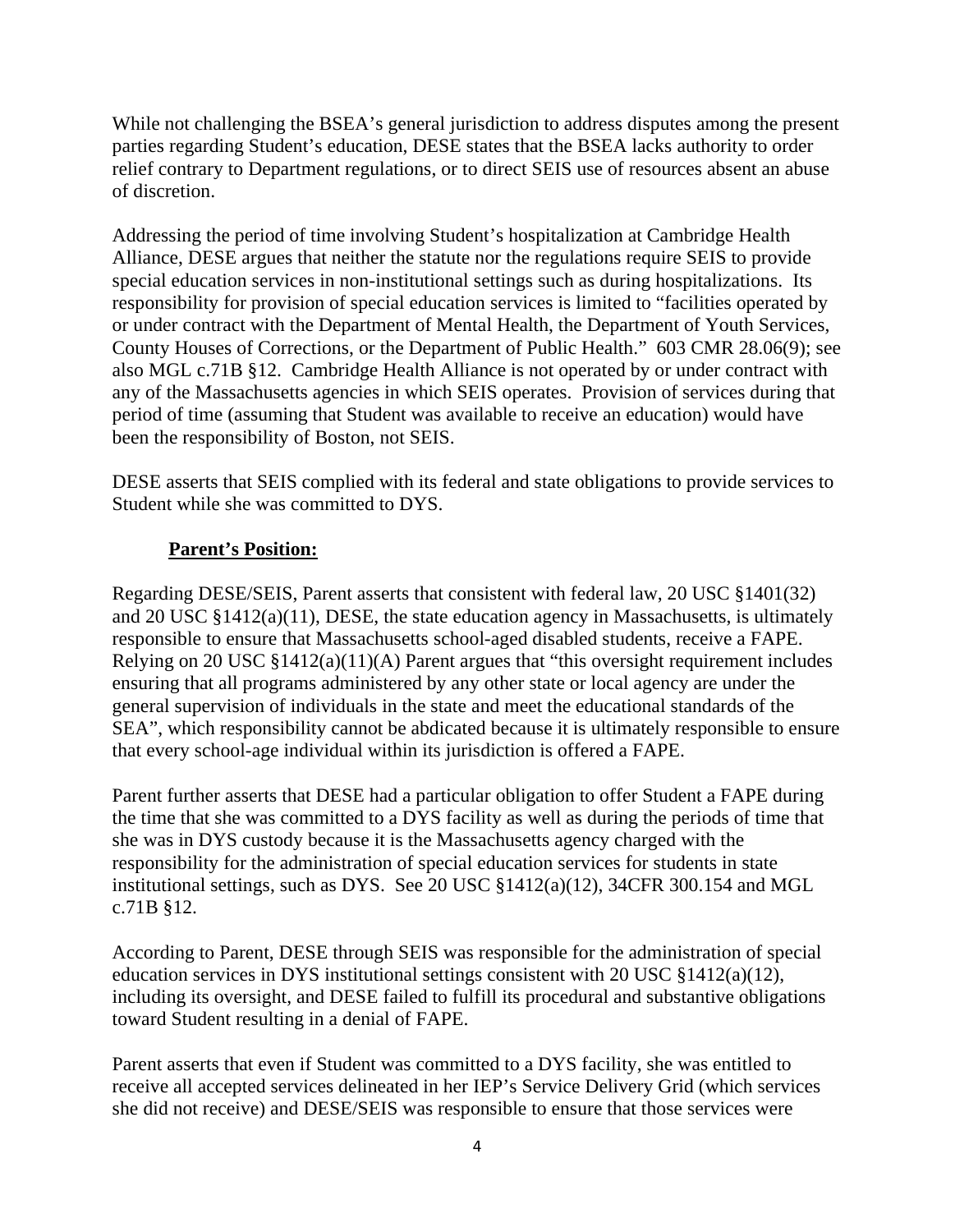provided. Parent further argues that because of this denial of FAPE, the BSEA has authority to order that DESE provide services to Student.

Lastly, Parent argues that in the context of a motion to dismiss all alleged facts must be taken in the light most favorable to the non-moving party, which in the context of this hearing means that it must be assumed that Student was denied a FAPE as claimed in Parent's Hearing Request, and that the extent of DESE responsibility in this respect is a question of fact to be decided at Hearing. Dismissal of DESE is thus unwarranted and DESE's Motion should be denied.

## **Boston's Position:**

Boston asserts that in her pleadings Parent cited a failure to provide educational services and procedural violations as the basis for alleging that DESE failed to provide Student with a FAPE; claims that fall squarely within the jurisdiction of the BSEA.

According to Boston, DESE is ultimately responsible for a student's education when that Student is in DYS custody. Boston argues that DESE's failure to comply with its own policies resulted in a denial of FAPE to Student and therefore, DESE should be a Party to this action. Boston joins Parent in her objection to allowing dismissal of DESE/SEIS at this juncture.

## **Legal Standards:**

.

## **I. Jurisdiction of the BSEA:**

The Parties in the instant matter concede that consistent with 20 U.S.C. § 1515(b)(6) in Massachusetts the BSEA has been charged with jurisdiction over timely filed complaints by a parent/guardian or a school district "with respect to any matter relating to the identification, evaluation, or educational placement of the child, or the provision of a free appropriate public education to such child." <sup>2</sup> See 34 C.F.R.  $$300.507(a)(1)^3$ .

The Parties further concede that in Massachusetts, the BSEA's authority to resolve disputes involving the provision of special education also extends to state agencies. See M.G.L. c71B. The governing regulation, 603 CMR 28.08(3), specifically provides that

<sup>&</sup>lt;sup>2</sup> A parent or a school district, except as provided in 603 CMR 28.08(3)(c) and (d), may request mediation and/or a hearing at any time on any matter concerning the eligibility, evaluation, placement, IEP, provision of special education in accordance with state and federal law, or procedural protections of state and federal law for students with disabilities. A parent of a student with a disability may also request a hearing on any issue involving the denial of the free appropriate public education guaranteed by Section 504 of the Rehabilitation Act of 1973, as set forth in 34 CFR 104.31-104.39. 603 CMR 28.08(3)(a). See also, M.G.L. c71B.

<sup>&</sup>lt;sup>3</sup> "A parent or a public agency may file a due process complaint on any of the matters described in  $\S 300.503(a)(1)$ and (2) (relating to the identification, evaluation, or educational placement of a child with a disability, or the provision of FAPE to the child). " $34$  C.F.R.  $§300.507(a)(1)$ .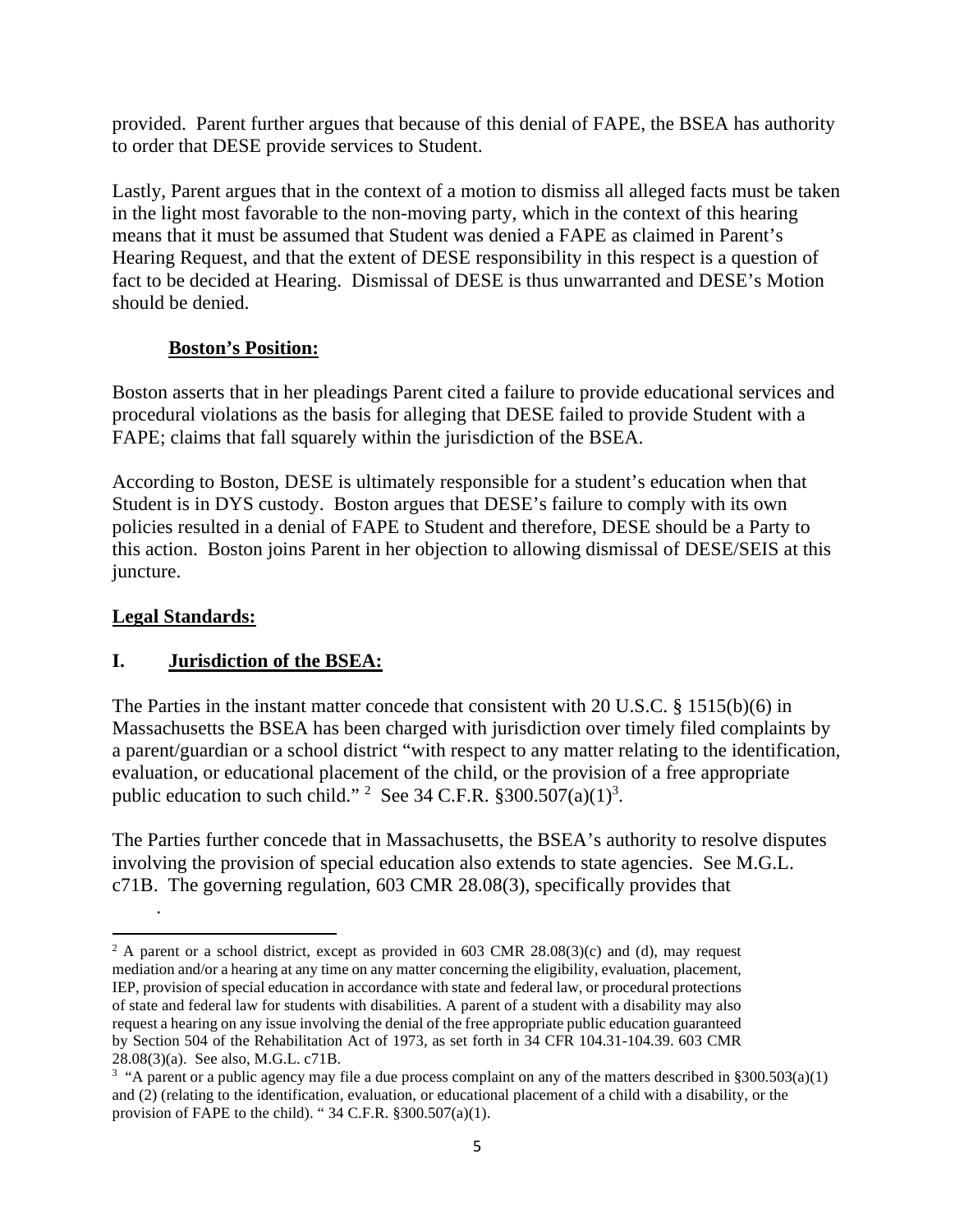The jurisdiction of the Bureau of Special Education Appels over state agencies, however, shall be exercised consistent with 34 CFR §300.154(a). The hearing officer may determine, in accordance with the rules, regulations and policies of the respective agencies, that services shall be provided by the Department of Children and Families\*, the Department of Developmental Disabilities\*, the Department of Mental Health, the Department of Public Health, or any other state agency or program, in addition to the IEP services to be provided by the school district.

Therefore, it is clear that the Massachusetts Special Education Regulations expressly charge the BSEA with the responsibility to resolve education-based disputes between parents, school districts and state agencies, including DESE. In matters involving state agencies the BSEA's jurisdiction must be consistent with the regulations promulgated under the governing statutes of those agencies. 603 CMR 28.08(3).

#### **II. Motion to Dismiss-Standard:**

Pursuant to the *Standard Adjudicatory Rules of Practice and Procedure*, 801 CMR 1.01(7)(g)(3) and Rule XVII A and B of the BSEA *Hearing Rules for Special Education Appeals*, a hearing officer may allow a motion to dismiss if the party requesting the hearing fails to state a claim upon which relief can be granted. This rule is analogous to Rule 12(b)(6) of the Federal Rules of Civil Procedure and as such hearing officers have generally used the same standards as the courts in deciding motions to dismiss for failure to state a claim. Specifically, what is required to survive a motion to dismiss "are factual 'allegations plausibly suggesting (not merely consistent with)' an entitlement to relief."<sup>4</sup> In evaluating the complaint, the hearing officer must take as true "the allegations of the complaint, as well as such inferences as may be drawn therefrom in the plaintiff's favor."<sup>5</sup> These "[f]actual allegations must be enough to raise a right to relief above the speculative level . . . [based] on the assumption that all the allegations in the complaint are true (even if doubtful in fact). . ."<sup>6</sup>

#### **Discussion**:

Pursuant to the legal standards stated above, in the context of a Motion to Dismiss, Parent's/Student's Hearing Request need only assert "factual allegations plausibly suggesting…an entitlement to relief" in order to overcome DESE/SEIS's Motion to Dismiss.<sup>7</sup>

<sup>4</sup> *Iannocchino v. Ford Motor Co.*, 451 Mass. 623, 636 (2008) (quoting *Bell Atl. Corp. v. Twombly*, 550 U.S. 544, 557 (2007)).

<sup>5</sup> *Blank v. Chelmsford Ob/Gyn, P.C.*, 420 Mass. 404, 407 (1995).

<sup>6</sup> *Golchin v. Liberty Mut. Ins. Co.*, 460 Mass. 222, 223 (2011) (internal quotation marks and citations omitted).

<sup>&</sup>lt;sup>7</sup> DESE argued that the analysis regarding whether it should be released as a party was akin to the analysis in a joinder motion. I note that in the context of a motion to dismiss the burden of proof is with the party filing the motion, which in the instant case is DESE, whereas if this were a joinder motion, the burden would have been with Parent or Boston depending on the party seeking the joinder. This distinction is relevant in the case at bar, since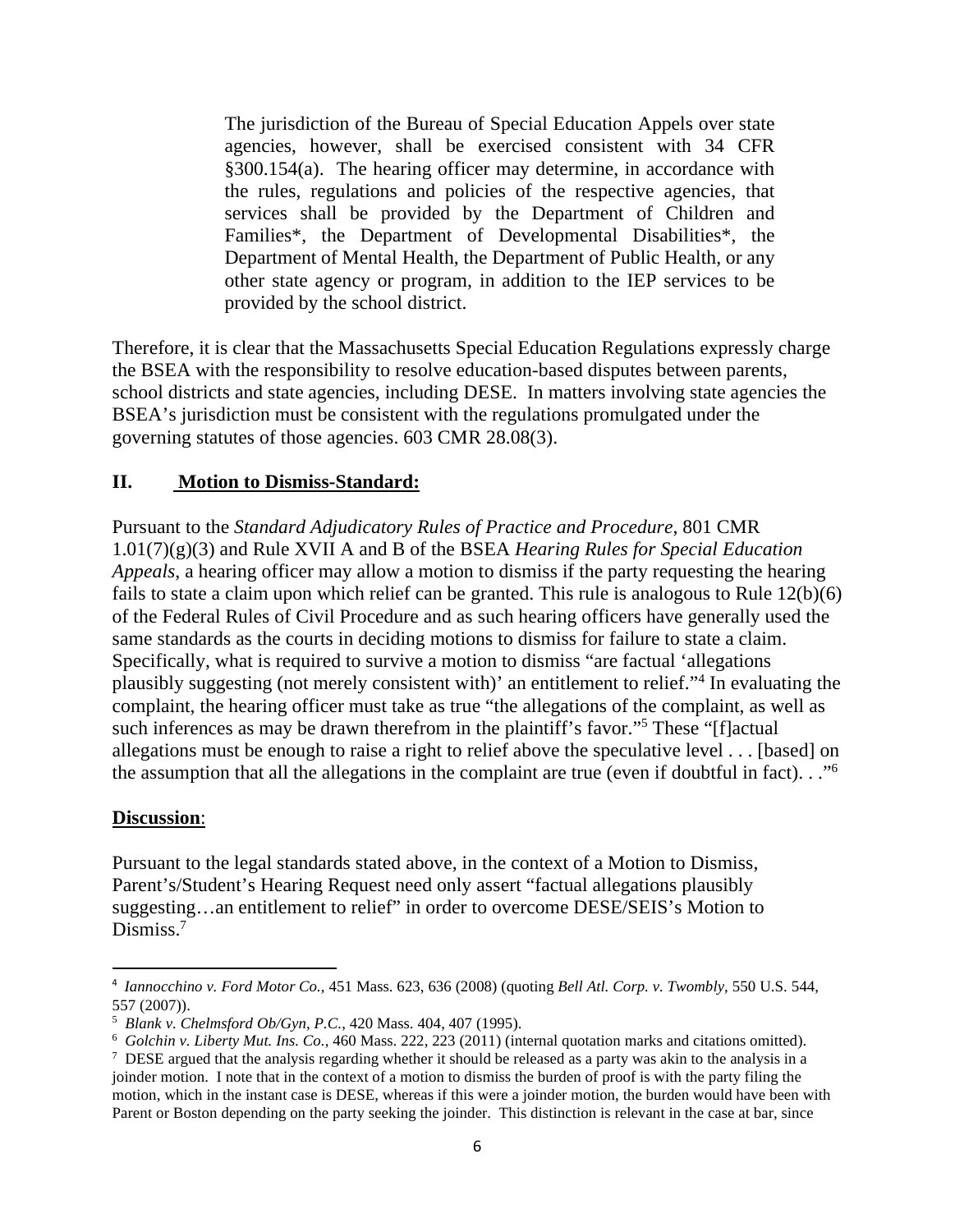Therefore, taking as true Parent's allegations (as required for purposes of evaluating a Motion to Dismiss), I find that Parent/Student has met the above-noted standard regarding their IDEA claims and that therefore DESE's Motion to Dismiss must be Denied.

20 USC 1412(a)(12), 34 CFR 300.154 and M.G.L. c.71B §12 require that states receiving federal funds ensure the provision of special education services to students in certain state institutions. M.G.L. c.71B §12 provides that

> The [D]epartment [of Elementary and Secondary Education] shall establish and maintain a school department for school-age children in each institution under the control of the departments of mental health, developmental services, public health and youth services which provides support and care for resident children with a disability, acting jointly with the department which has control over the particular institution.

Pursuant to the aforementioned statutes and regulations, state agencies are responsible to implement interagency agreements to ensure that IDEA eligible students committed to institutions such as a DYS facility continue to receive special education services. See *In Re: DESE and DYS*, BSEA #10-0669 (Scannell, 7/24/2012).

603 CMR 28.06(9) further states

The department shall provide certain special education services to eligible students in certain facilities operated by or under contract with the Department of Mental Health, the Department of Youth Services, County Houses of Corrections or the Department of Public Health… the Department shall retain the discretion to determine based upon resources, the type and amount of special education and related services that it provides in such facilities.

603 CMR 28.06(9)(a) specifically notes that school districts are not relieved of their responsibilities toward students in institutional settings in accordance with 603 CMR 28.10, noting that such students have "the same rights for referral, evaluation and the provision of special education in accordance with state and federal law as students in public schools. Moreover, 603 CMR 28.06(9)(c) states that

> Where a student's IEP requires a type or amount of service that the facility does not provide, it shall remain the responsibility of the school district where the father, mother or legal guardian resides, except as

DESE carries the burden of proving that Parent raises no allegation in her Hearing Request plausibly entitling her to some form of relief.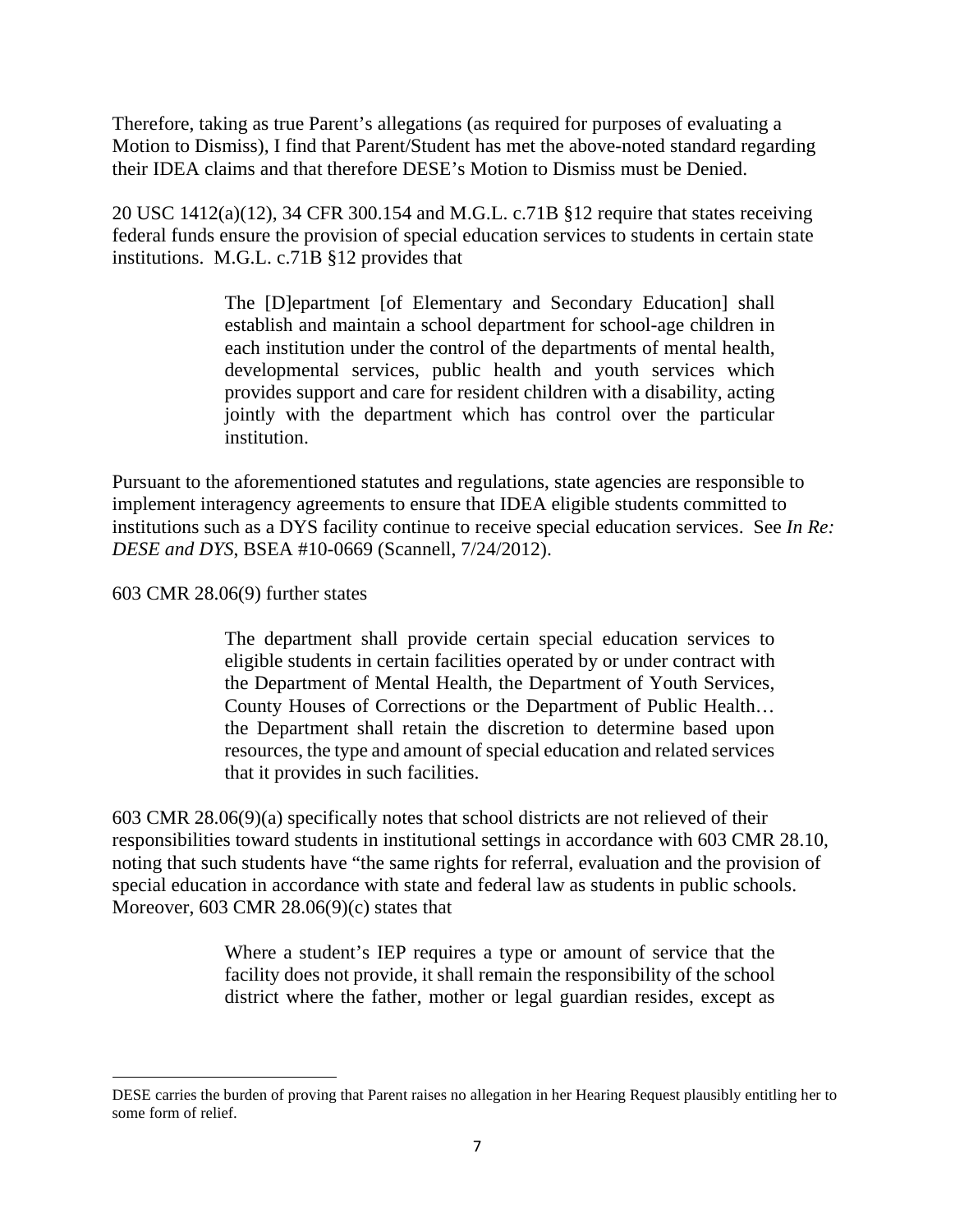provided in 603 CMR 38.10(3)(c) 1 and  $2^8$ , to implement the student's IEP by arranging and paying for the provision of such services.

As explained by DESE in its Motion, the responsibility to educate disabled students in institutional settings in Massachusetts is divided among SEIS, the host agencies and the school district. See 603 CMR 28.06(9).

Pursuant to the Massachusetts regulatory framework the particular institution (herein SEIS) and the responsible school district must coordinate services to ensure provision of special education in accordance with the student's IEP and to the extent that special education services are provided by the Department in such facilities. 603 CMR 28.06(9)(d). Specifically 603 CMR 28.06(9)(d) charges the Department with the responsibility to "make every effort to provide services consistent with the student's IEP and available resources."

Lastly,  $603$  CMR  $28.06(9)(c)$  mandates that

Where a student's IEP requires a type or amount of service that the facility does not provide, it shall remain the responsibility of the school district where the father, mother or legal guardian resides, except as provided in 603 CMR 38.10(3)(c) 1 and 2, to implement the student's IEP by arranging and paying for the provision of such services.

The regulations, *supra*, taken together require that eligible students in institutional settings such as DYS continue to receive the services delineated in their IEPs to the extent possible, and specifically notes that this be achieved through coordination between the Department/facility and the school district where the student resided prior to entering the institutional setting. While contingent on available resources, the responsibility to ensure provision of FAPE for students in institutional settings such as DYS facilities<sup>9</sup> and the discretion to determine the type and amount of special education and related services provided therein rest with DESE.

In the instant case, Parent and Boston allege that DESE failed to comply with its own policies and regulations concluding that said failure resulted in a denial of FAPE to Student. According to Parent and Boston, DESE is responsible to provide written notice to the district. *Technical Assistance Advisory SPED 2012-1,* August 23, 2018, addressing certain IEP services not provided by the Department in DYS Institutional Settings. Parent asserts that "following identification of a special education student and after obtaining the student's IEP, SEIS is responsible for issuing a non-SEIS Services (NSS) letter specifying any type of services SEIS is unable to provide, including counseling services." According to Parent, no such letter was produced as part of a record request. Parent and Boston assert that under

<sup>&</sup>lt;sup>8</sup> This regulation provides that the responsible school district remains programmatically and financially responsible for the in-district services required by the eligible student while at the institutional facility. See 603 CMR 38.10(3)(c) 1 and 2.

<sup>9</sup> See *USDOE Dear Colleague Letter* December 5, 2014 citing 34 CFR §300.2(b)(1)(iv).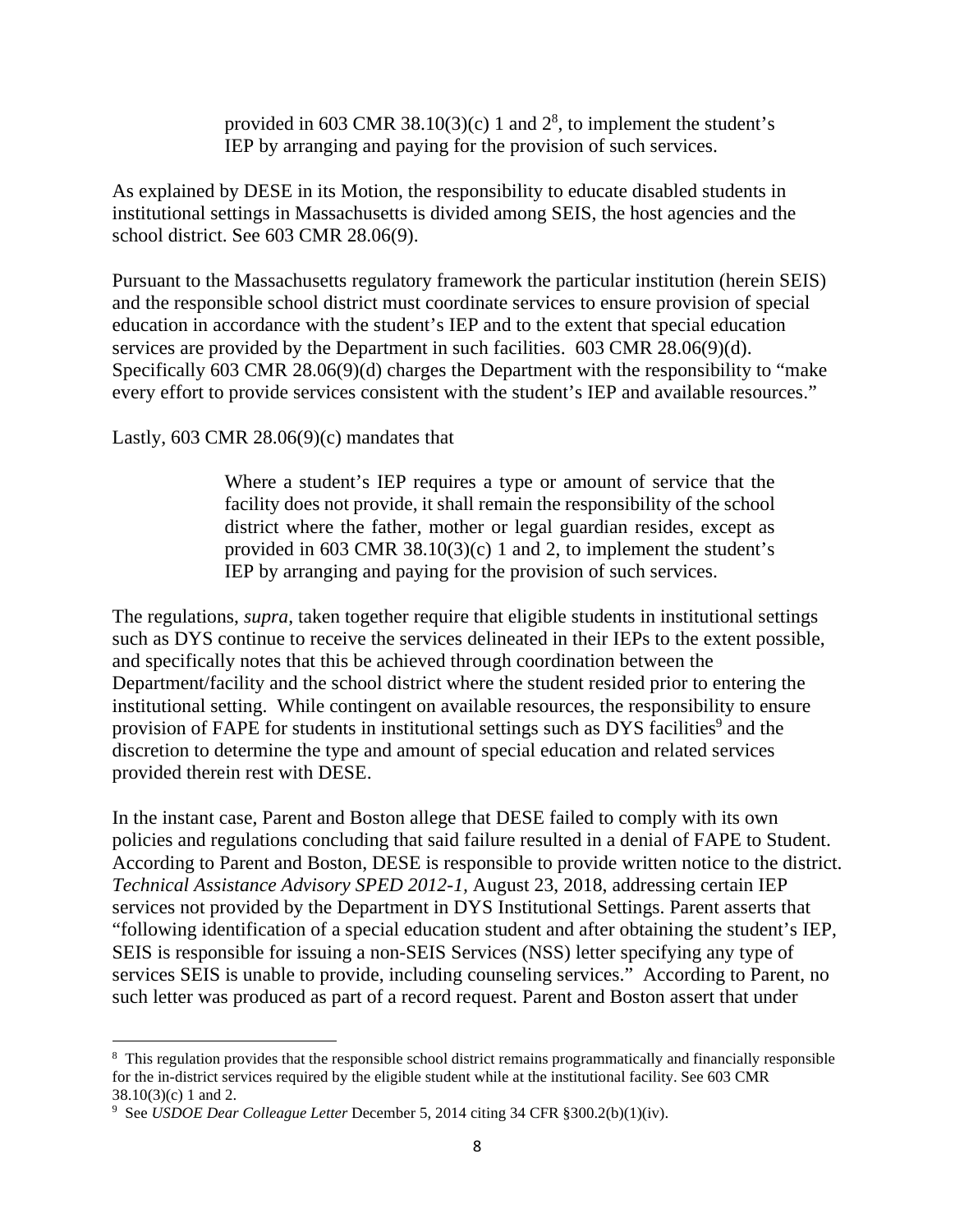DESE's policy, SEIS staff is responsible to review a student's IEP upon receipt and provide written notice to the school district regarding needed services that may not be available to SEIS based on resources, type or amount of services. DESE notification policy provides a sample letter to be used by SEIS. Boston argues that "DESE's policy imposes an affirmative action on the Department to provide written notice to the District" and notes that "such a policy addresses the pragmatic necessity to inform the District when DESE is unable to provide a service that is mandated under its own regulations".

 Moreover, Parent asserts that prior to her commitment Student had spent approximately 61 days in DYS custody and during that time Student did not receive special education services.

I am persuaded by Parent's and Boston's argument that DESE/SEIS was required to fulfill a number of responsibilities to ensure that Student received a FAPE (to the extent possible) while in DYS custody/ commitment. Questions regarding whether DESE fulfilled these obligations (e.g., whether SEIS forwarded to Boston a written notice of unavailability of services, the timing of forwarding said notice if it was forwarded and its impact) are issues that need to be addressed at a hearing. These are procedural questions that may have resulted in a denial or an unnecessary delay of FAPE to Student. Assuming *arguendo* that DESE were found to have failed to comply with its own regulations and policies, including coordination, and that these alleged violations resulted in a denial of FAPE to Student, DESE may be ordered to remedy/and or oversee implementation of orders entered following a Hearing on the merits. Given the potential for such a findings, it would be premature to dismiss DESE as a party at this juncture.

DESE cannot abdicate its responsibility to ensure that FAPE is offered to students in SEIS facilities to the extent possible, whether by coordination with the LEA and or directly providing the needed service to the eligible student contingent on the available resources. I note however, that DESE is correct that any relief ordered regarding DESE/SEIS must be consistent with the rules, regulations and policies of the respective agency. 603 CMR 28.08(3).

Viewing the facts herein in the light most favorable to the allegations in Parent's Hearing Request, I conclude that Parent/Student have raised sufficient grounds for a plausible claim entitling them to some form of relief from DESE/SEIS. As such, it would be premature to dismiss DESE as a party and therefore, its Motion to Dismiss as a party is hereby DENIED.

Lastly, regarding Parent's claim that DESE should bear responsibility for services not provided to Student while she was hospitalized at Cambridge Health Alliance, or for an alleged failure to oversee provision of services while she was hospitalized, is not persuasive. I can find nothing in the regulations to support Parent's claim in this regard and it is likely that such claim against DESE, would result in a dismissal at the Hearing.